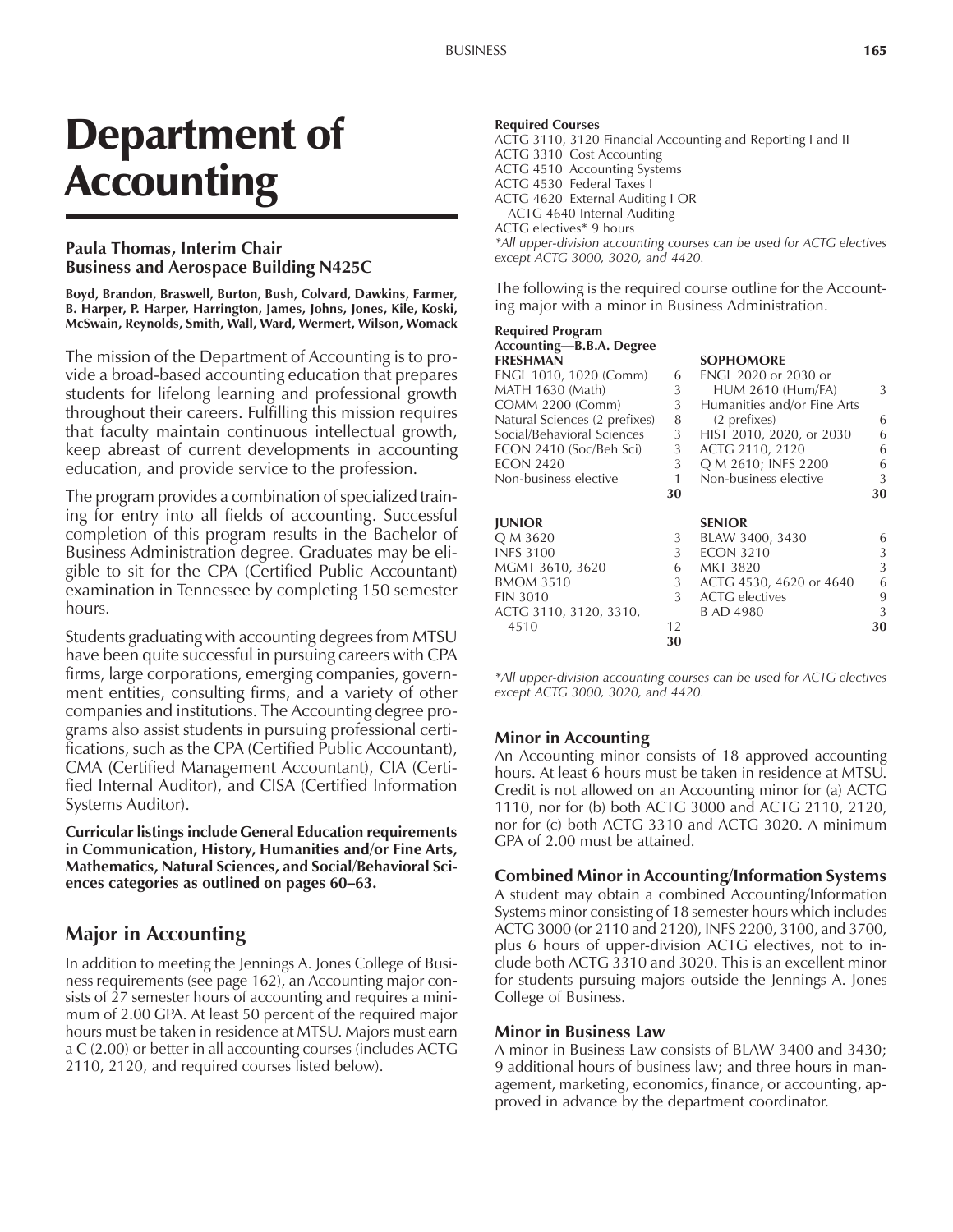## **Courses in Accounting [ACTG]**

- **1110 Introduction to Accounting.** Three credits. A one-semester general course for students desiring a knowledge of accounting terms, financial statements, and the capital structures of sole proprietorships, partnerships, and corporations. (Credit not allowed in a business major or minor.)
- 2110 Principles of Accounting I. Three credits. Prerequisites: A college-level math course; ENGL 1010; sophomore standing. Accrual accounting, the accounting cycle, financial statements, etc., for proprietorships. (Not open to students with credit in ACTG 3000.)
- **2120 Principles of Accounting II.** Three credits. Prerequisite: ACTG 2110. A continuation of ACTG 2110 with emphasis on partnership and corporate entity accounting.
- **3000 Survey of Accounting for General Business.** Three credits. Accounting cycle given minor emphasis; financial statement analysis and managerial uses of accounting given major emphasis. May be used for General Business minors or M.B.A. candidates who have had no previous accounting courses. (Not open to Accounting majors and students with credit in ACTG 2110 and 2120.)
- **3020 (302) Managerial Accounting.** Three credits. Prerequisites: ACTG 2120 or 3000; junior standing. Analysis of costs of products and services, recognition of quantitative techniques relating to management objectives, overview of master budgeting, and planning and control techniques. Primarily designed for nonaccounting majors; should be taken immediately after completion of prerequisite course. (Not open to students with credit in ACTG 3310 or Accounting majors.)
- **3110 Financial Accounting and Reporting I.** Three credits. Prerequisites: ACTG 2120 or ACTG 3000 with minimum grade of C; MATH 1630; GPA of at least 2.00; junior standing. Accounting practices and fundamental theories (balance sheet sequence) with some review of authoritative accounting pronouncements.
- **3120 Financial Accounting and Reporting II.** Three credits. Prerequisite: ACTG 3110 with minimum grade of C. A continuation of ACTG 3110 topics.
- **3130 Financial Accounting and Reporting III.** Three credits. Prerequisite: ACTG 3120 with minimum grade of C. Accounting practices and fundamental theories with some authoritative accounting pronouncements.
- **3310 Cost Accounting.** Three credits. Prerequisites: ACTG 2120 or 3000 with minimum grade of C; MATH 1630; INFS 2200; junior standing. Determine costs of products or services, apply quantitative concepts relating to management objectives, prepare master budgets, and perform various techniques for planning and controlling in a business environment. Primarily designed for accounting majors; should be taken after completion of prerequisite courses.
- **3560 General Taxation and Accounting.** Three credits. Prerequisites: ACTG 2120 with C or better; junior standing. Current tax topics related to payrolls, sales and excise taxes, personal property and realty taxes, and estate and gift taxes; local, state, and federal taxing systems as applied to taxpayers as individuals and as small business and property owners. (Not open to Accounting majors.)
- **4110 Advanced Financial Accounting.** Three credits. Prerequisite: ACTG 3120 with minimum grade of C. Accounting practices and theories for partnerships, business reorganization, joint ven-

tures, consolidated financial statements, international accounting, etc.

- **4310 Advanced Cost Accounting.** Three credits. Prerequisites: ACTG 3310 with minimum grade of C; Q M 3620. In-depth analysis of costs; quantitative concepts relating to management objectives, control, and planning. Application of statistical techniques to solve managerial accounting problems. Heavy use of technology and communications in solving various accounting situations.
- **4420 Accounting Internship.** Three credits. Prerequisites: Senior standing or consent of advisor; a plan of activities with the associated firm, prior to registration. Active employment with an accounting firm, governmental agency, or business firm for accounting field work; credit given for experience and research upon completion of acceptable work and formal report. (Not counted as part of 27-hour Accounting major requirements.)
- **4510 Accounting Systems.** Three credits. Prerequisites: ACTG 2120 or 3000 with minimum grade of C; INFS 2200; junior standing. Current developments in establishment of complete accounting systems and the application of principles to typical business organizations. Special emphasis on accounting cycle controls and database design.
- **4530 Federal Taxes I.** Three credits. Prerequisites: ACTG 2120 or 3000 with minimum grade of C; junior standing. Addressed to a determination of taxable income for individuals; federal income tax returns and research methods.
- **4540 Federal Taxes II.** Three credits. Prerequisites: ACTG 3120 and 4530 with minimum grade of C. Structure of taxation for corporations, partnerships, estates, trusts, gifts; returns and research.
- **4570 International Accounting.** Three credits. Prerequisites: ACTG 2110 and 2120 or equivalent with C or better; junior standing. Provides exposure to development of accounting systems and entrepreneurial practices in various countries, specific international financial reporting issues, international financial statement analysis, managerial accounting issues for global businesses including budgeting and control, and international taxation issues.
- **4610 Governmental Accounting and Reporting.** Three credits. Prerequisites: ACTG 3120 with minimum grade of C. State and local government accounting principles and procedures; classifications of accounts for budgetary and financial reporting; accounting for revenues and expenditures or expenses; reporting for funds and the governmental entity; and auditing the governmental entity.
- **4620 External Auditing I.** Three credits. Prerequisites: ACTG 3120 and 4510 with minimum grade of C; Q M 3620. Applications of theory and principles of auditing, verifying accounting data, preparation of reports by public accountants, auditor roles, liability, etc.
- **4630 External Auditing II.** Three credits. Prerequisite: ACTG 4620 with minimum grade of C. Audit procedures used in tests of controls and in substantive tests for the major transaction cycles by using both microcomputer and statistical sampling.
- **4640 Internal Auditing.** Three credits. Prerequisite: ACTG 3120 with a minimum grade of C. Introduction to the field of internal auditing. Primary focus on data gathering and report writing unique to the field of internal auditing.
- **4650 Accounting Theory.** Three credits. Prerequisite: ACTG 3120 with minimum grade of C (or taken concurrently). Analysis of propo-